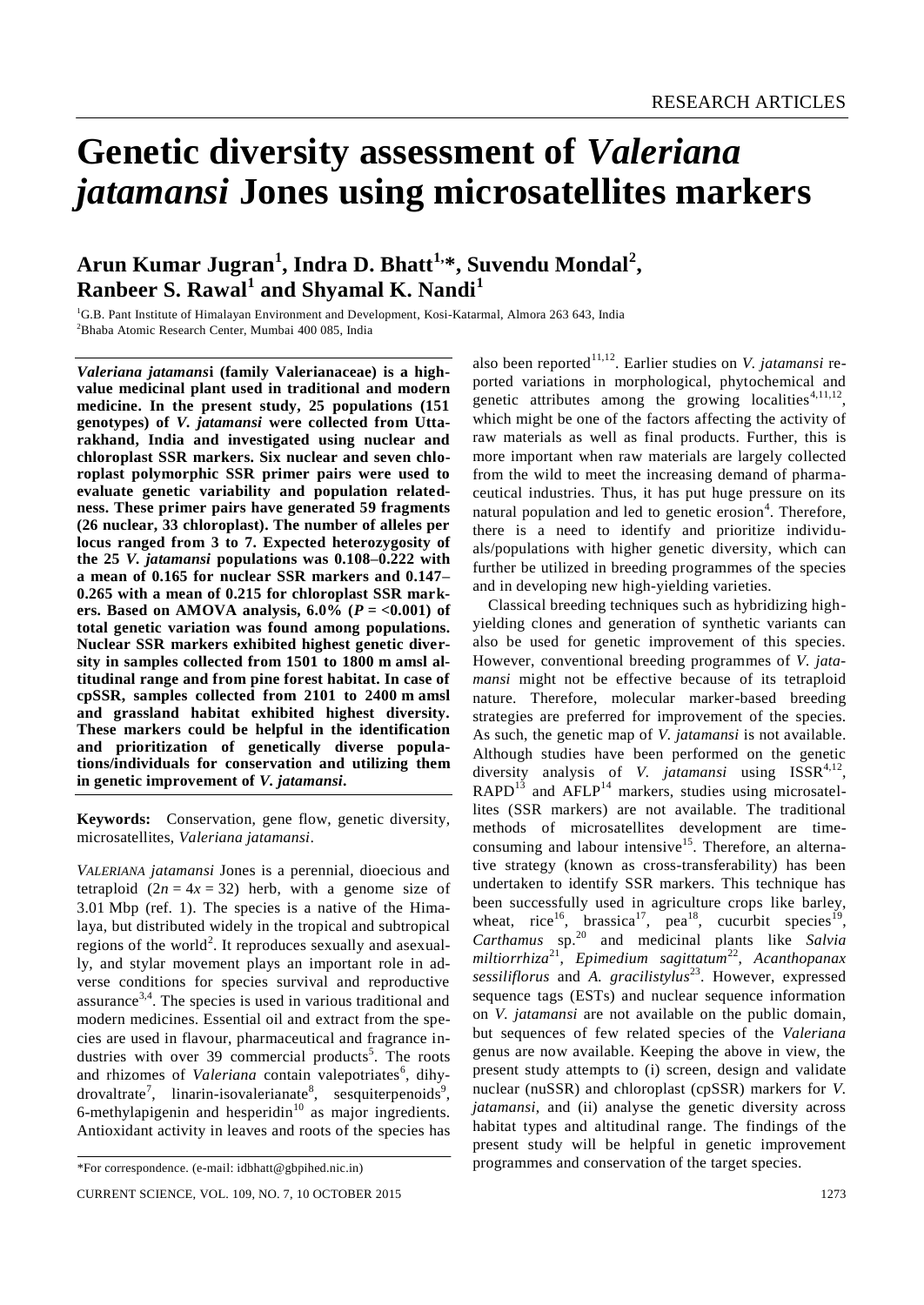| OttaraKilanu (western Thinalaya) |             |                  |                   |                        |                         |              |  |  |  |
|----------------------------------|-------------|------------------|-------------------|------------------------|-------------------------|--------------|--|--|--|
| Population                       | District    | Accession number | Altitude (m amsl) | Latitude $(^{\circ}N)$ | Longitude $(^{\circ}E)$ | Habitat      |  |  |  |
| Daulaghat                        | Almora      | 113261           | 1215              | 29°46'00"              | 79°36'00"               | Grassland    |  |  |  |
| Katarmal                         | Almora      | BSD-112793       | 1250              | 29°38'25"              | 79°37'20"               | Oak forest   |  |  |  |
| Tharali                          | Chamoli     | 113206           | 1330              | 30°04'06"              | 79°30'08"               | Oak forest   |  |  |  |
| Dolti                            | Chamoli     | GBPI-3201-2      | 1626              | 30°02'56"              | 79°29'50"               | Oak forest   |  |  |  |
| Berinag                          | Pithoragarh | 113257           | 1672              | 29°43'17"              | 80°02'14"               | Pine forest  |  |  |  |
| Majkhali                         | Almora      | 113209           | 1702              | 29°40'20"              | 79°31'47"               | Pine forest  |  |  |  |
| Talwari                          | Chamoli     | 113205           | 1785              | 30°01'46"              | 79°30'59"               | Oak forest   |  |  |  |
| Didihat                          | Pithoragarh | 113253           | 1850              | 29°46'16"              | 80°17'59"               | Oak forest   |  |  |  |
| Kausani                          | Bagheshwar  | 113210           | 1869              | 29°50'30"              | 79°36'12"               | Grassland    |  |  |  |
| Pithoragarh                      | Pithoragarh | 113214           | 1872              | 29°36'14"              | $80^{\circ}11'40''$     | Pine forest  |  |  |  |
| Khirshu                          | Pauri       | 113212           | 1880              | $30^{\circ}10'05''$    | 78°42'45"               | Oak forest   |  |  |  |
| Sitlakhet                        | Almora      | GBPI-3201-2      | 1900              | 29°35'40"              | 79°32'42"               | Pine forest  |  |  |  |
| Gwaldam                          | Chamoli     | 113213           | 1923              | $30^{\circ}00'24''$    | 79°33'30"               | Oak forest   |  |  |  |
| Ukhimath                         | Rudraprayag | 113258           | 1985              | 30°31'00"              | 80°05'00"               | Pine forest  |  |  |  |
| Camel back                       | Dehradun    | 113200           | 2000              | 30°27'43"              | 78°04'26"               | Grassland    |  |  |  |
| Jaberkhet                        | Dehradun    | 113260           | 2080              | 30°27'18"              | 78°06'50"               | Grassland    |  |  |  |
| Joshimath                        | Chamoli     | 113211           | 2100              | 29°47'37"              | 79°27'38"               | Mixed forest |  |  |  |
| Doonagiri                        | Almora      | 113254           | 2125              | 29°47'37"              | 79°27'40"               | Grassland    |  |  |  |
| Buranskhanda                     | Tehri       | 113207           | 2150              | 30°27'22"              | 78°05'59"               | Oak forest   |  |  |  |
| Nainital                         | Nainital    | 113208           | 2176              | 29°23'34"              | 79°27'45"               | Mixed forest |  |  |  |
| Makku band                       | Rudraprayag | 113262           | 2240              | 30°34'00"              | 79°13'00"               | Grassland    |  |  |  |
| Munsyari                         | Pithoragarh | 113202           | 2241              | $30^{\circ}03'39"$     | $80^{\circ}14'36''$     | Mixed forest |  |  |  |
| Malyadaur                        | Bagheshwar  | 113255           | 2350              | 30°08'16"              | 79°57'56"               | Mixed forest |  |  |  |
| Dwali                            | Bagheshwar  | 113204           | 2730              | 30°10'38"              | 79°59'46"               | Mixed forest |  |  |  |
| Surkunda                         | Tehri       | 113259           | 2775              | 30°24'21"              | 78°17'21"               | Mixed forest |  |  |  |

**Table 1.** Details of geographic location, accession number and habitat condition of the 25 studied populations of *Valeriana jatamansi* in Uttarakhand (western Himalaya)

### **Materials and methods**

#### *Sample collection*

The individuals of *V. jatamansi* were collected from 25 distantly located populations in Uttarakhand, India during February 2009. Table 1 presents the site characteristics of the identified populations. The individuals collected from each population were planted in the Herbal garden (1150 m; 29°38"28'N; 79°37"22'E) of the G.B. Pant Institute of Himalayan Environment and Development (GBPIHED), Almora. Botanical identity of the species was authenticated from the Botanical Survey of India (BSI), Dehradun, and the specimens were deposited at BSI and GBPIHED Herbarium. Voucher specimen numbers are included in Table 1.

#### *DNA isolation and primer designing*

Total genomic DNA was extracted from the mature leaves of selected plants following standard protocols $4-12$ . Sequence information (accessions belonging to different species) on the nuclear region of *V. jatamansi*, *V. officinalis*, *V. hardwickii*, *Plectritis congesta* and *Nardostachys jatamansi* was retrieved from the NCBI (http://www.ncbi.nlm.nih.gov) database for designing nuSSRs. An alternative strategy for designing SSR markers is given in Figure S1 [\(see Supplementary Information](http://www.currentscience.ac.in/Volumes/109/07/1273-suppl.pdf) 

[online\)](http://www.currentscience.ac.in/Volumes/109/07/1273-suppl.pdf). However, sequences of chloroplast DNA of *V. jatamansi* were used to design cpSSR markers. The SSR primer pairs were designed from unique sequences flanking SSR loci identified for the development of genomic SSR markers and designated as SSR 1 to SSR 25. Primer pairs could not be designed from the remaining 30 SSRmotif containing sequences because their flanking sequences were either too short or the nature of sequences did not fulfil the criteria for primer design using BATCH PRIMER 3 version 1.0 (ref. 24). All the sequences were processed and screened for microsatellite motifs and primer pairs were designed following standard condition [product length 150–500 bp (optimum 300 bp), primer size 18–25 bp (optimum 20 bp) and primer melting temperature of  $55-60^{\circ}$ C (optimum  $57^{\circ}$ C)]. A total of 25 SSR primer pairs were designed for the present study. However, 10 universal microsatellite primer pairs of chloroplast origin were also selected for screening and validation within the target species<sup>25</sup>.

#### *Microsatellite amplification*

Twenty-five SSR primer pairs (20 nuclear and 5 chloroplast SSR markers) have been developed in the present study. However, 10 universal chloroplast SSR primer pairs<sup>24</sup> were also used for initial screening. On the basis of initial screening for polymorphism, 13 primer pairs (12 developed in this study and 1 universal) were selected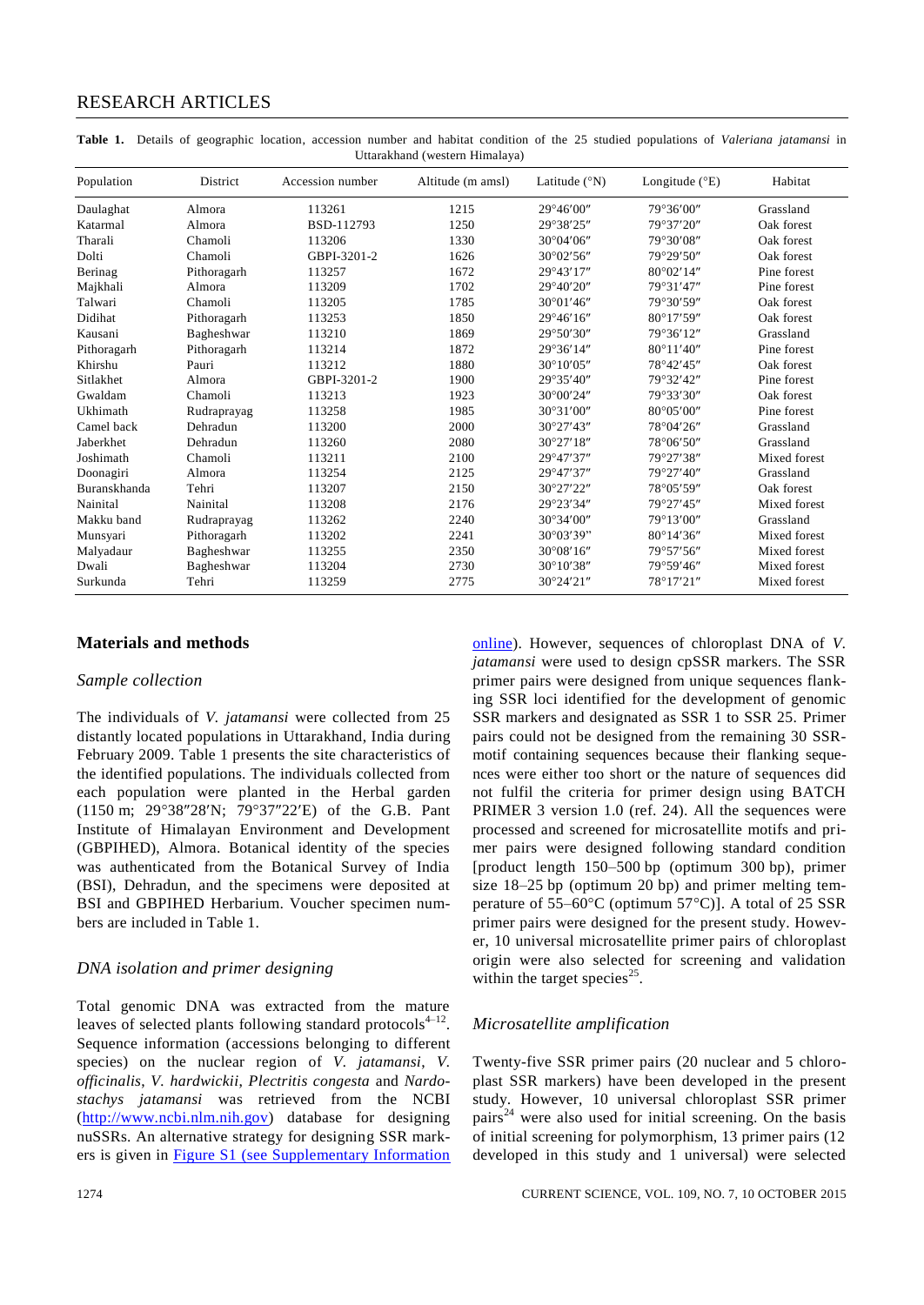and used for PCR amplification of all the 25 *V. jatamansi* populations. PCR amplification was carried out in  $20 \mu l$ volume containing  $0.2 \mu M$  of each primer, 1 unit *Taq* DNA polymerase,  $1 \times$  reaction buffer, 0.2  $\mu$ M of each dNTP and 10–20 ng DNA template. Negative controls were included to check for the reliability of each DNA extraction. DNA concentration and purity were assessed using a spectrophotometer (Hitachi, Japan, model U-2001). PCR amplification was performed using three different touchdown PCR programs. An initial denaturation step at  $94^{\circ}/95^{\circ}$ C for  $3/5$  min; ten touchdown cycles followed with 94°/95°C for 30/45 sec,  $55^{\circ}/60^{\circ}$ C (@ -0.5°C per cycle) for 30 sec and  $72^{\circ}$ C for 45 sec. The remaining 30 cycles were carried out as follows: denaturation at 94 $\rm{°C}$  for 30 sec, annealing at 55 $\rm{°/60}$ °C and extension at 72 $\degree$ C for 45 sec followed by final extension at 72 $\degree$ C for 10 min. Annealing temperature varied from  $50^{\circ}$ C to  $60^{\circ}$ C, to amplify specific microsatellite markers (Tables [S1–S3; see Supplementary Information](http://www.currentscience.ac.in/Volumes/109/07/1273-suppl.pdf) online). The PCR product size was separated using 3% metaphor agarose gel electrophoresis.

#### *Data analysis*

The amplification profiles for each microsatellite were scored visually and independently twice using the 100 bp size standard DNA ladder (Fermantas, India). Ambiguous data were re-examined in a new electrophoresis run. The amplification products were scored as 1 (presence) and 0 (absence). For better understanding of genetic structure of the species, populations were grouped into four different habitat types (grassland, oak forest, pine forest and mixed forest) and five altitude ranges (1201–1500, 1501–1800, 1801–2100, 2101–2400 and >2400 m amsl). The generated population genetic data were analysed using GenAlEx 6.5 for binary data<sup>26</sup>. Different parameters of genetic diversity like percentage polymorphic loci (Pp%), number of alleles (Na), number of effective alleles (Ne), Shannon's information index (I), expected heterozygosity (He) and unbiased expected heterozygosity (uHe) were calculated with same software. Polymorphism information content (PIC) of individual markers was estimated using the following formula $^{27}$ 

$$
\text{PIC} = 1 - \sum x i^2,
$$

where *xi* is the relative frequency of the *i*th allele of the SSR loci. Principle coordinate analysis (PCoA) was performed to visualize genetic relationship between populations based on Nei genetic distance<sup>28</sup> using a covariancestandardized PCoA method in GenAlEx 6.5. The significance of the differences between nuSSRs and chloroplastbased SSRs was tested using Student's *t* test. A dendrogram was constructed using PHYLIP, version 3.68. The binary matrix data were converted into PHYLIP format

and distance matrices were produced using the GENEDIST program of the PHYLIP package<sup>29</sup>. Unrooted phylogenetic trees were constructed by the neighbourjoining method using NEIGHBOR component of PHYLIP package. The statistical significance of the groups obtained was assessed by bootstrapping (1000 replicates), using the SEQBOOT, GENEDIST, NEIGHBOR and CONSENSE programs<sup>28</sup>. Genetic differentiation among populations  $(\phi PT)$  and among individuals was calculated with AMOVA module in GenAlEx 6.5. The number of populations of *V. jatamansi* (*n*) which was necessary to represent 99.99% of the total genetic diversity among populations  $(P)$  was calculated as follows<sup>30</sup>

 $P = 1 - (\phi PT)n$ .

#### **Results**

#### *Genetic diversity*

Transferability of interspecific and intergeneric SSR markers was tested for PCR amplification and genetic diversity of 151 individuals belonging to 25 *V. jatamansi* populations. Among the 21 nuSSR primer pairs (two pairs designed from *V. jatamansi* sequences and 19 from other species), 18 (85.71%) yielded PCR amplicons of expected size and were designated as validated markers. However, only six (28.57%) nuSSR primer pairs were polymorphic and were further used for detailed study (Table 2). Among the 15 cpSSR primer pairs, 7 exhibited clear, reproducible and polymorphic fragments and were used for further study (Table 3). Analysis of the nucleotide sequences of EST-SSRs revealed 33.33% trinucleotides repeats, 50% dinucleotide repeats and 16.66% pentanucleotides repeats in *V. jatamansi*. A total of 59 loci (33 CpSSR + 26 nuSSR) were identified ranging from 75 to 600 bp. PIC of the markers used was relatively low (mean 0.2721), ranging between 0.1825 and 0.3596 for chloroplast SSR markers (Table 2). Similarly, PIC value for nuclear SSR markers ranged from 0.1463 to 0.3615 with a mean of 0.2521 (Table 3).

#### *Genetic variability across populations*

Analysis of data using SSR markers revealed the presence of 26 and 33 loci using nuSSR and cpSSR markers respectively, in all the populations of *V. jatamansi* [\(Figures](http://www.currentscience.ac.in/Volumes/109/07/1273-suppl.pdf)  [S2 and S3; see Supplementary Information](http://www.currentscience.ac.in/Volumes/109/07/1273-suppl.pdf) online). Across populations, the highest percentage of polymorphic loci (69.23), number of alleles (1.538  $\pm$  0.15), Shanon's information index  $(0.341 \pm 0.05)$  and unbiased expected heterozygosity  $(0.241 \pm 0.04)$  were recorded in the Majkhali population, while highest effective number of alleles  $(1.39 \pm 0.08)$  and genetic diversity  $(0.222 \pm 0.04)$ were recorded in the Jaberkhet population using nuSSRs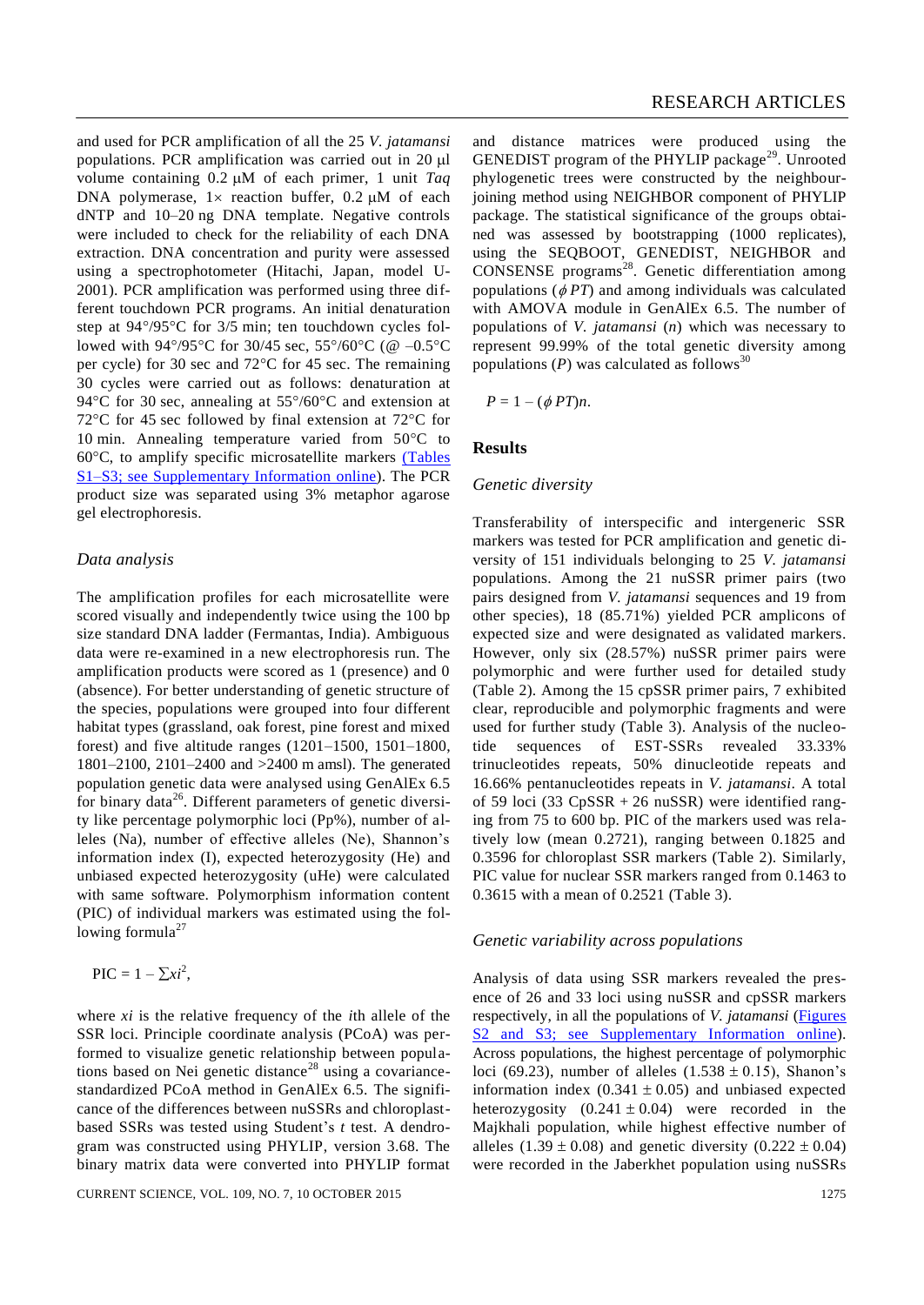|  |  |  |  |  |  |  | Table 2. List of nuSSR (nuclear) primers designed and amplified for genetic diversity analysis in the 25 V. jatamansi populations |
|--|--|--|--|--|--|--|-----------------------------------------------------------------------------------------------------------------------------------|
|--|--|--|--|--|--|--|-----------------------------------------------------------------------------------------------------------------------------------|

| <b>Species</b>    | Accession<br>ID | Region              | Length<br>(bp) | $GC\%$ | Sequences $(5'–3')$           | Product<br>size<br>(bp) | Code          | Number<br>of<br>fragments | Repeat<br>motif | <b>PIC</b> |
|-------------------|-----------------|---------------------|----------------|--------|-------------------------------|-------------------------|---------------|---------------------------|-----------------|------------|
| V. jatamansi      | JF317627.1      | Genomic             | 21             | 47.62  | TCTTGAGTACTTCCACGTAGC         | 133                     | SSR1          | 4                         | <b>CGTAC</b>    | 0.1463     |
|                   |                 |                     | 18             | 66.67  | CAGACTAGCAGCGCTCGC            |                         |               |                           |                 |            |
| <i>Plectritis</i> | JF714696.1      | Con228              | 21             | 42.86  | GACAATCTCAGACAAGGACAA         | 150                     | SSR4          | 4                         | <b>GT</b>       | 0.2384     |
| congesta          |                 |                     | 21             | 38.10  | TCTCCGAATAAGTATGGTAGT         |                         |               |                           |                 |            |
| P. congesta       | JF714691.1      | Pcon <sub>151</sub> | 21             | 33.33  | CCCTTTCTCTCAAATCAAAAT         | 150                     | <b>SSR 12</b> | 4                         | <b>GAT</b>      | 0.2306     |
|                   |                 |                     | 21             | 42.86  | TACACGATCGACAACGTCATA         |                         |               |                           |                 |            |
| P. congesta       | JF714688.1      | Microsatellite      | 21             | 42.86  | ATGATTGCCTAACACACACAC         | 150                     | <b>SSR 15</b> | 5                         | <b>GA</b>       | 0.3424     |
|                   |                 |                     | 22             | 45.45  | <b>CTCATCAAGCAACAACACACAG</b> |                         |               |                           |                 |            |
| P. congesta       | JF714688.1      | Microsatellite      | 21             | 52.38  | ACGGAGAGAGAGAGAGAGAGA         | 144                     | SSR 16        | 4                         | AG              | 0.3615     |
|                   |                 |                     | 21             | 47.62  | AGCAGCAGCAATGCATGATGA         |                         |               |                           |                 |            |
| P. congesta       | JF714688.1      | Microsatellite      | 21             | 33.33  | AGTTTGCCGATGTATTGATTA         | 158                     | <b>SSR 17</b> | 5                         | <b>TGA</b>      | 0.1933     |
|                   |                 |                     | 21             | 42.86  | TTCCATTGCATTTCCACTTCG         |                         |               |                           |                 |            |
|                   |                 |                     |                |        |                               |                         | Total         | 26                        |                 |            |

**Table 3.** List of cpSSR (chloroplast) primers designed and successfully amplified for genetic diversity analysis in the 25 *V. jatamansi* populations

| Code              | Orientation  | Sequence $(5'–3')$            | Length<br>(bp) | Melting<br>temperature<br>$(^{\circ}C)$ | No. of<br>amplified<br>fragments | Polymorphic<br>information<br>content (PIC) |
|-------------------|--------------|-------------------------------|----------------|-----------------------------------------|----------------------------------|---------------------------------------------|
| SSR <sub>22</sub> | F            | GATCCCGGACGTAATCCTG           | 19             | 53                                      | 3                                | 0.3040                                      |
|                   | $\mathbb{R}$ | ATCGTACCGAGGGTTCGAAT          | 20             | 52                                      |                                  |                                             |
| SSR <sub>23</sub> | F            | AATGCTGAATCGAYGACCTA          | 20             | 48                                      | 6                                | 0.2384                                      |
|                   | $\mathbb{R}$ | AATGCTGAATCGAYGACCTA          | 20             | 48                                      |                                  |                                             |
| SSR <sub>25</sub> | F            | CGATGCATATGTAGAAAGCC          | 20             | 50                                      | 3                                | 0.2561                                      |
|                   | $\mathbb{R}$ | CATTACGTGCGACTATCTCC          | 20             | 52                                      |                                  |                                             |
| SSR32             | F            | <b>GCTAGTTCCTTTATTCCAAAGA</b> | 22             | 49                                      | 3                                |                                             |
|                   | $\mathbb{R}$ | CGGTTGATTTTAAATGAGAAG         | 21             | 47                                      |                                  |                                             |
| SSR33             | F            | GATTCTTTCTCCACGACTGTA         | 21             | 50                                      | 3                                | 0.2920                                      |
|                   | $\mathbb{R}$ | AGAAAGACTAAGATGGATTCGT        | 22             | 49                                      |                                  |                                             |
| SSR34             | F            | <b>CTTTAGGAACCTGTGAATGTG</b>  | 21             | 50                                      | 7                                | 0.3596                                      |
|                   | $\mathbb{R}$ | ACTTGAGGGTATCCTATGCTT         | 21             | 50                                      |                                  |                                             |
| SSR35             | F            | CAAATTGCAAAACTTCAGAGT         | 21             | 47                                      | 8                                | 0.1825                                      |
|                   | $\mathbb{R}$ | <b>GTCTATGGAGAGAGACCCTGT</b>  | 21             | 54                                      |                                  |                                             |
|                   |              |                               |                | Total                                   | 33                               |                                             |

F, Forward; R, Reverse.

(Table 4). Percentage of polymorphic loci and number of alleles were found lowest in the Gwaldam population. Similarly, the Surkunda population showed lowest value for other genetic variability parameters using nuSSRs (Table 4).

Across populations, the highest percentage of polymorphic loci (72.73) and number of alleles  $(1.576 \pm 0.06)$ were recorded in the Pithoragarh population. While effective number of alleles  $(1.467 \pm 0.07)$ , Shannon's information index  $(0.388 \pm 0.05)$ , expected heterozygosity  $(0.265 \pm 0.04)$  and unbiased expected heterozygosity  $(0.294 \pm 0.04)$  were recorded highest in the Nainital population using cpSSR. Effective number of alleles was found to be lowest  $(1.25 \pm 0.06)$  in the Dolti population. However, other parameters of genetic variability were lowest in the Ukhimath population (Table 4). No significant difference was recorded in the number of amplified fragments by cpSSR and nuSSR markers  $(t = 0.764)$ ;  $P < 0.474$ ) using paired *t*-test.

#### *Genetic diversity across altitudinal range*

Across the five altitudinal ranges, the highest value for genetic variability parameters was recorded at 1501–1800 m amsl (Pp – 55.77%; Na – 1.31; He – 0.18;  $I - 0.28$ ) using nuSSR markers. Similarly, all genetic variability parameters showed the lowest value in the range >2400 m amsl in case of nuSSR markers (Table 5).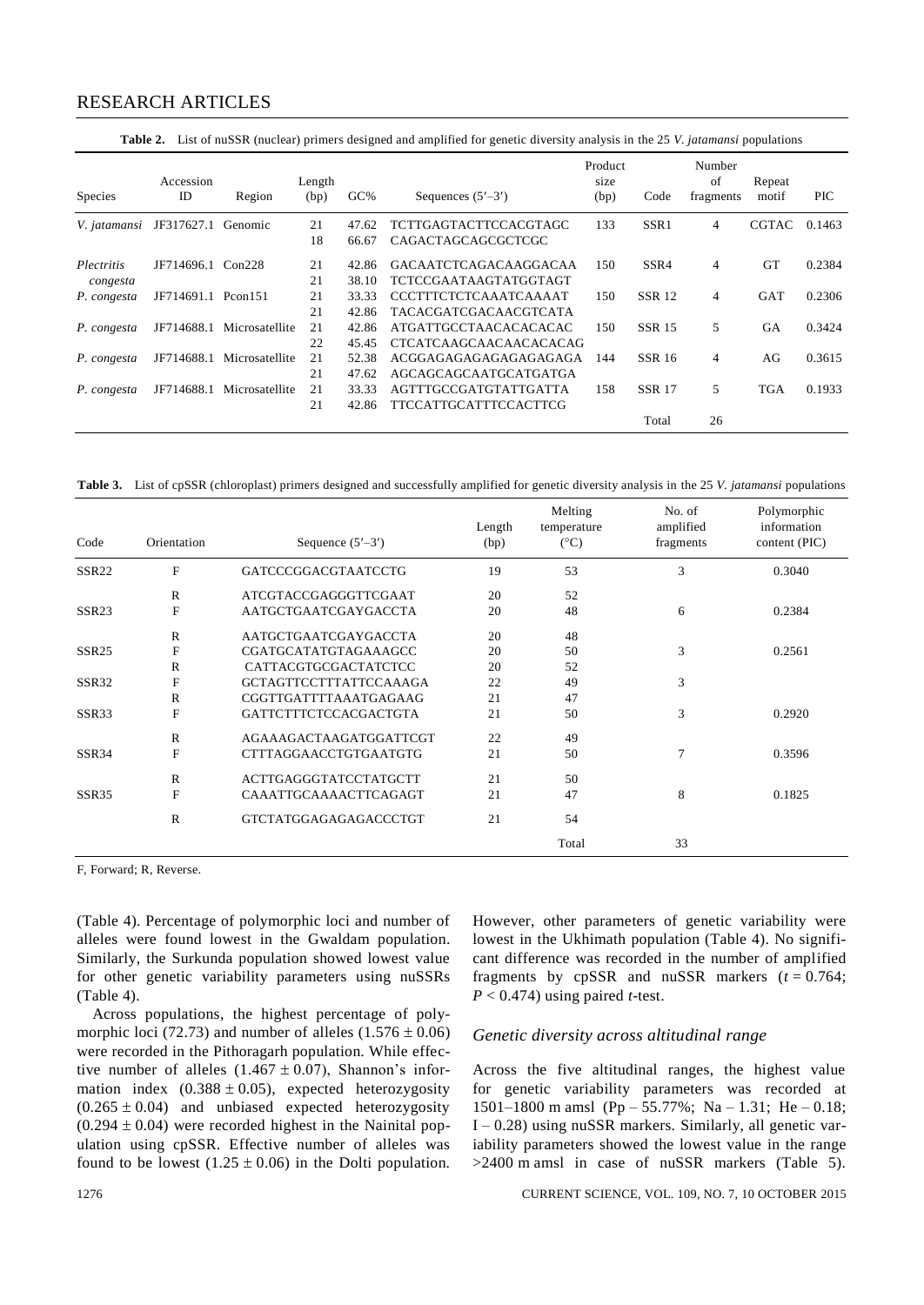| Genetic diversity of the 25 V. <i>jatamansi</i> populations using nuSSR and cpSSR markers<br>Table 4. |       |       |       |       |       |       |       |       |       |       |       |       |
|-------------------------------------------------------------------------------------------------------|-------|-------|-------|-------|-------|-------|-------|-------|-------|-------|-------|-------|
|                                                                                                       |       | Pp(%) | Na    |       |       | Ne    |       | I     | He    |       | uHe   |       |
| Population                                                                                            | nuSSR | cpSSR | nuSSR | cpSSR | nuSSR | cpSSR | nuSSR | cpSSR | nuSSR | cpSSR | nuSSR | cpSSR |
| Daulaghat                                                                                             | 46.15 | 66.67 | 1.077 | 1.485 | 1.238 | 1.399 | 0.229 | 0.345 | 0.149 | 0.230 | 0.158 | 0.246 |
| Katarmal                                                                                              | 57.69 | 60.61 | 1.346 | 1.394 | 1.346 | 1.357 | 0.302 | 0.319 | 0.201 | 0.211 | 0.224 | 0.235 |
| Tharali                                                                                               | 57.69 | 51.52 | 1.346 | 1.212 | 1.296 | 1.336 | 0.276 | 0.282 | 0.180 | 0.191 | 0.192 | 0.208 |
| Dolti                                                                                                 | 46.15 | 42.42 | 1.154 | 1.152 | 1.294 | 1.250 | 0.252 | 0.223 | 0.169 | 0.147 | 0.194 | 0.169 |
| Berinag                                                                                               | 46.15 | 48.48 | 1.115 | 1.182 | 1.278 | 1.368 | 0.244 | 0.293 | 0.162 | 0.202 | 0.186 | 0.231 |
| Majkhali                                                                                              | 69.23 | 48.48 | 1.538 | 1.182 | 1.355 | 1.382 | 0.341 | 0.300 | 0.221 | 0.209 | 0.241 | 0.228 |
| Talwari                                                                                               | 61.54 | 60.61 | 1.423 | 1.364 | 1.312 | 1.382 | 0.288 | 0.326 | 0.187 | 0.219 | 0.204 | 0.239 |
| Didihat                                                                                               | 46.15 | 60.61 | 1.154 | 1.333 | 1.215 | 1.436 | 0.213 | 0.353 | 0.136 | 0.243 | 0.149 | 0.265 |
| Kausani                                                                                               | 65.38 | 69.70 | 1.500 | 1.545 | 1.332 | 1.426 | 0.312 | 0.366 | 0.203 | 0.245 | 0.217 | 0.262 |
| Pithoragarh                                                                                           | 65.38 | 72.73 | 1.500 | 1.576 | 1.257 | 1.438 | 0.268 | 0.387 | 0.167 | 0.258 | 0.175 | 0.270 |
| Khirshu                                                                                               | 57.69 | 60.61 | 1.308 | 1.303 | 1.323 | 1.465 | 0.287 | 0.373 | 0.190 | 0.258 | 0.204 | 0.278 |
| Sitlakhet                                                                                             | 65.38 | 66.67 | 1.500 | 1.455 | 1.340 | 1.454 | 0.318 | 0.377 | 0.208 | 0.256 | 0.224 | 0.276 |
| Gwaldam                                                                                               | 26.92 | 51.52 | 0.769 | 1.212 | 1.188 | 1.336 | 0.159 | 0.282 | 0.108 | 0.191 | 0.118 | 0.208 |
| Ukhimath                                                                                              | 34.62 | 39.39 | 0.885 | 0.970 | 1.205 | 1.265 | 0.185 | 0.219 | 0.123 | 0.149 | 0.137 | 0.165 |
| Camel Back                                                                                            | 50.00 | 60.61 | 1.231 | 1.364 | 1.249 | 1.410 | 0.236 | 0.342 | 0.152 | 0.233 | 0.164 | 0.250 |
| Jaberkhet                                                                                             | 61.54 | 57.58 | 1.462 | 1.333 | 1.390 | 1.425 | 0.329 | 0.336 | 0.222 | 0.232 | 0.239 | 0.249 |
| Joshimath                                                                                             | 42.31 | 51.52 | 1.077 | 1.212 | 1.248 | 1.348 | 0.221 | 0.287 | 0.146 | 0.195 | 0.163 | 0.217 |
| Doonagiri                                                                                             | 38.46 | 42.42 | 1.000 | 1.091 | 1.228 | 1.304 | 0.202 | 0.247 | 0.134 | 0.169 | 0.153 | 0.193 |
| Buranskhanda                                                                                          | 53.85 | 57.58 | 1.269 | 1.333 | 1.239 | 1.393 | 0.240 | 0.324 | 0.152 | 0.221 | 0.164 | 0.238 |
| Nainital                                                                                              | 53.85 | 66.67 | 1.269 | 1.455 | 1.344 | 1.467 | 0.294 | 0.388 | 0.198 | 0.265 | 0.220 | 0.294 |
| Makku band                                                                                            | 57.69 | 63.64 | 1.385 | 1.455 | 1.275 | 1.397 | 0.269 | 0.344 | 0.173 | 0.231 | 0.188 | 0.252 |
| Munsyari                                                                                              | 50.00 | 63.64 | 1.269 | 1.455 | 1.309 | 1.448 | 0.274 | 0.370 | 0.183 | 0.253 | 0.204 | 0.281 |
| Malyadaur                                                                                             | 30.77 | 48.48 | 0.846 | 1.182 | 1.196 | 1.395 | 0.172 | 0.304 | 0.116 | 0.213 | 0.129 | 0.236 |
| Dwali                                                                                                 | 38.46 | 42.42 | 0.962 | 1.061 | 1.237 | 1.281 | 0.212 | 0.243 | 0.142 | 0.164 | 0.162 | 0.188 |
| Surkunda                                                                                              | 34.62 | 60.61 | 0.923 | 1.424 | 1.152 | 1.331 | 0.159 | 0.307 | 0.101 | 0.201 | 0.112 | 0.224 |
| Mean                                                                                                  | 50.30 | 56.60 | 1.212 | 1.309 | 1.274 | 1.380 | 0.251 | 0.317 | 0.165 | 0.215 | 0.181 | 0.236 |

**Table 5.** Genetic diversity of *V. jatamansi* across the altitudinal range using nuSSR and cpSSR markers

| Marker | Altitude (m amsl) | Pp(%) | Na   | Ne   |      | He   | uHe  |
|--------|-------------------|-------|------|------|------|------|------|
| nuSSR  | 1201-1500         | 53.84 | 1.26 | 1.29 | 0.27 | 0.18 | 0.19 |
|        | 1501-1800         | 55.77 | 1.31 | 1.31 | 0.28 | 0.18 | 0.21 |
|        | 1801-2100         | 51.54 | 1.24 | 1.27 | 0.25 | 0.17 | 0.18 |
|        | $2101 - 2400$     | 47.44 | 1.17 | 1.27 | 0.24 | 0.16 | 0.18 |
|        | >2400             | 36.54 | 0.94 | 1.19 | 0.19 | 0.12 | 0.14 |
| cpSSR  | 1201-1500         | 59.60 | 1.36 | 1.36 | 0.32 | 0.21 | 0.23 |
|        | 1501-1800         | 52.52 | 1.24 | 1.38 | 0.31 | 0.21 | 0.23 |
|        | 1801-2100         | 56.57 | 1.30 | 1.39 | 0.32 | 0.22 | 0.24 |
|        | $2101 - 2400$     | 58.59 | 1.36 | 1.41 | 0.34 | 0.23 | 0.26 |
|        | >2400             | 53.87 | 1.28 | 1.34 | 0.30 | 0.20 | 0.22 |

cpSSR revealed the highest percentage of polymorphic loci (59.60) and number of alleles (1.36) at 1201– 1500 m amsl, but the highest effective number of alleles  $(Ne - 1.41)$ , expected heterozygosity  $(He - 0.23)$ , Shannon's information index  $(I - 0.34)$  and unbiased expected heterozygosity (uHe – 0.26) were noticed at 2101–2400 m amsl. The lowest Shannon's information index  $(I - 0.30)$ , expected heterozygosity  $(He - 0.20)$  and unbiased expected heterozygosity  $(uHe - 0.22)$  were measured in the range >2400 m amsl (Table 5). The lowest percentage of polymorphic loci (Pp – 52.52%) and number of alleles  $(Na - 1.24)$  were found in the range 1501–1800 m amsl.

#### *Genetic diversity among habitat types*

Among habitat types, highest genetic diversity parameters were recorded in pine forest habitat (Pp – 56.152; Na – 1.308; Ne – 1.287; I – 0.271; He – 0.176; uHe – 0.193) and lowest in mixed forest  $(Pp - 41.668; Na -$ 1.058; Ne – 1.248; I – 0.222; He – 0.148; uHe – 0.165) using nuSSR markers (Table 6). However, in the case of cpSSR markers, highest genetic parameters were recorded in grassland habitat  $(Pp - 57.690\%; Na - 1.385;$ I – 0.269; He – 0.173; uHe – 0.188) and lowest (Pp – 41.668; Na – 1.058; Ne – 1.248; I – 0.222; He – 0.148;  $uHe - 0.165$ ) in mixed forest habitat (Table 6).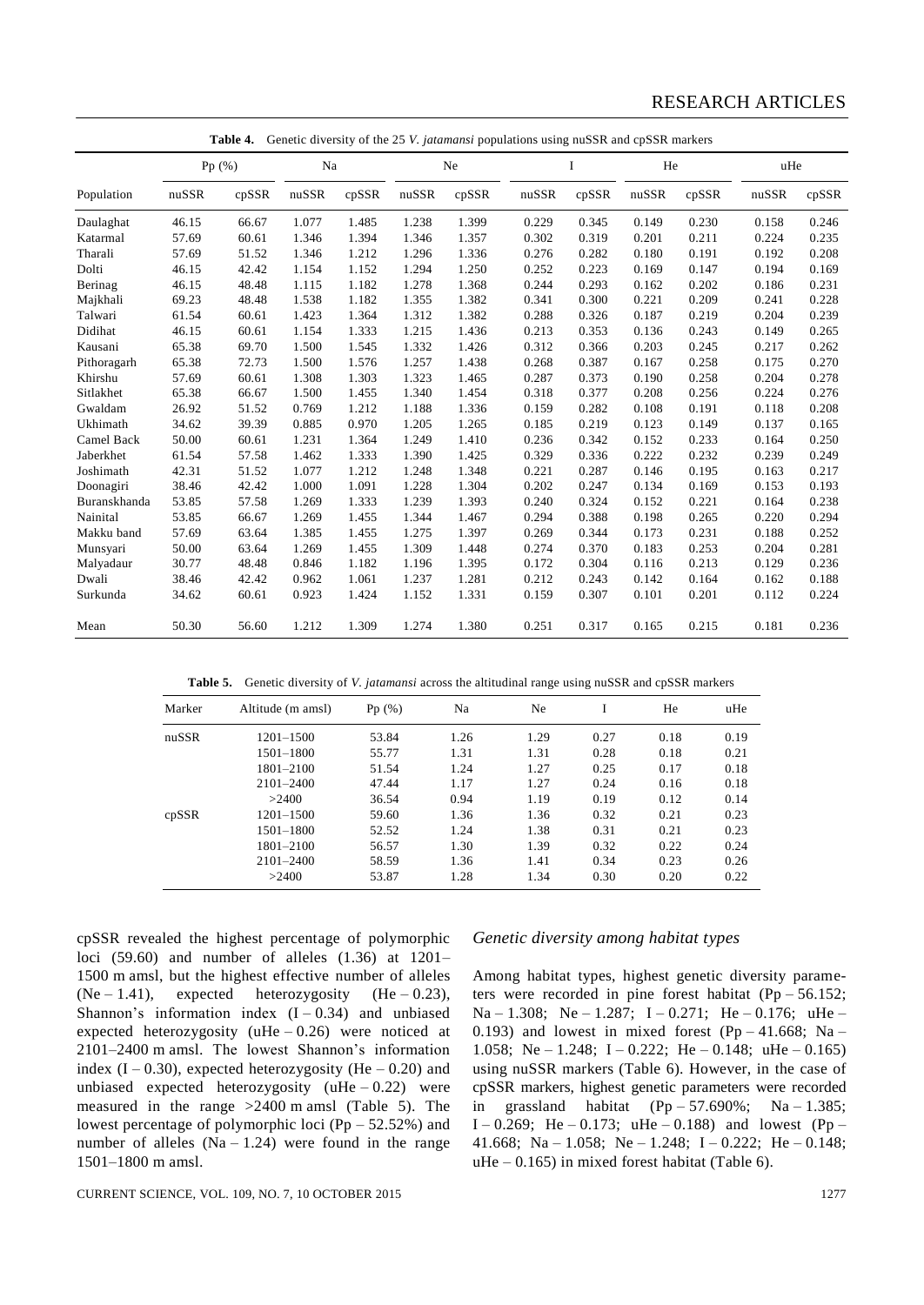|  |  | Table 6. Genetic diversity in V. jatamansi across habitat types using nuSSR and cpSSR markers |
|--|--|-----------------------------------------------------------------------------------------------|
|  |  |                                                                                               |

| Marker | Habitat type | Pp(%)  | Na    | Ne    |       | He    | uHe   |
|--------|--------------|--------|-------|-------|-------|-------|-------|
| nuSSR  | Grassland    | 53.203 | 1.276 | 1.285 | 0.263 | 0.172 | 0.187 |
|        | Mixed forest | 41.668 | 1.058 | 1.248 | 0.222 | 0.148 | 0.165 |
|        | Pine forest  | 56.152 | 1.308 | 1.287 | 0.271 | 0.176 | 0.193 |
|        | Oak forest   | 50.960 | 1.221 | 1.277 | 0.252 | 0.165 | 0.181 |
| cpSSR  | Grassland    | 57.690 | 1.385 | 1.275 | 0.269 | 0.173 | 0.188 |
|        | Mixed forest | 41.668 | 1.058 | 1.248 | 0.222 | 0.148 | 0.165 |
|        | Oak forest   | 50.960 | 1.221 | 1.277 | 0.252 | 0.165 | 0.181 |
|        | Pine forest  | 50.106 | 1.221 | 1.266 | 0.248 | 0.162 | 0.178 |

**Table 7.** Analysis of molecular variance (AMOVA) based on nuclear SSR markers of the 25 *V. jatamansi* populations from four types of habitats in Uttarakhand (western Himalaya)

| Source                                  | Degree of freedom | Sum of square    | Variance component | Variation (%)                                     |
|-----------------------------------------|-------------------|------------------|--------------------|---------------------------------------------------|
| Among populations<br>Within populations | 24<br>126         | 102.94<br>394.24 | 0.193<br>3.129     | 6 $[P(\text{rand}> = \text{data}) = 0.001]$<br>94 |
| Total                                   | 150               | 497.18           | 3.322              | 100                                               |

#### *Genetic structure*

Analysis of molecular variance revealed significant variations (6.0%;  $P = <0.001$ ) among populations and 94% within populations using nuclear SSR markers (Table 7). Among the 25 populations, Pithoragarh, Kausani, Majkhali and Jaberkhet populations had maximum genetic variation within population, while Doonagiri had the lowest. No significant genetic variation among populations of *V. jatamansi* was detected using cpSSRs. Dendrogram based on neighbour-joining method using cpSSR and nuSSR markers separated the 25 populations by showing similar types of topology and two major groups, namely A and B. Group B was further subdivided into two subgroups in case of both markers (Figures 1 and 2). Genetic distance measurement based on Nei's genetic distance (pair wise) of cpSSR revealed the lowest (0.026) genetic distance between Didihat (1850 m amsl; oak forest) and Jaberkhet (2080 m amsl; grassland) populations, and the highest distance (0.192) between Dolti (1626 m amsl; oak forest) and Camelback (2000 m amsl; grassland) populations. Similarly, Nei's genetic distance (pairwise) of nuSSR revealed the lowest genetic distance (0.011) between Makku band (2240 m amsl; grassland) and Malyadaur (2350 m amsl; mixed forest) populations, and the highest distance (0.187) between Berinag (1672 m amsl; pine forest) and Munsyari (2241 m amsl; mixed forest) populations.

Nei genetic distance matrix from nuSSR data was further used for PCoA to illustrate the genetic diversity and/or relationship among populations based on two major principal axes that explained 43.73% of the total variation. PCoA of nuSSRs depicted clear spatial separation of each population in the PCoA diagram (Figure 3 *a*). In the diagram, the Munsyari population was the farthest

apart from the Berinag population as they had the highest Nei genetic distance among them. Besides, populations like Dolti, Jaberkhet, Didihat and Ukhimath were clearly isolated from the rest. Although cpSSRs data did not reveal any significant variation among populations in AMOVA analysis, the PCoA analysis of cpSSR data revealed that Dolti, Ukhimath and Malyadaur are well separated from the rest (Figure 3 *b*).

The nuSSRs analysis revealed significant variation among *Valeriana* populations and also detected pairwise population genetic distances that clearly separated most of the populations in the PCoA diagram. According to the calculation of genetic differentiation ( $\phi_{PT}$  value – 0.06) in nuSSR AMOVA analysis, the conservation of 3–4 populations (actual calculated number is 3.23) is the minimum necessary condition to protect 99.99% of the total genetic diversity of these 25 *V. jatamansi* populations.

#### **Discussion**

The present study reports on designing and testing crosstransferability of nuSSR and cpSSR markers among different populations of *V. jatamansi*. Here, five microsatellite markers were found cross-transferable and polymorphic in *V. jatamansi*. These molecular markers can be used for both basic and applied research, including germplasm characterization and evaluation, breeding application and phylogentic study of *Valeriana* species. Studying genetic diversity of a natural plant species is an important attribute for its adaptation to future environmental changes and developing strategies for its conservation and/or maintenance. In this context, study of SSR markers (nuSSR and cpSSR) is important due to their role in genetic diversity analysis, breeding programmes, phylo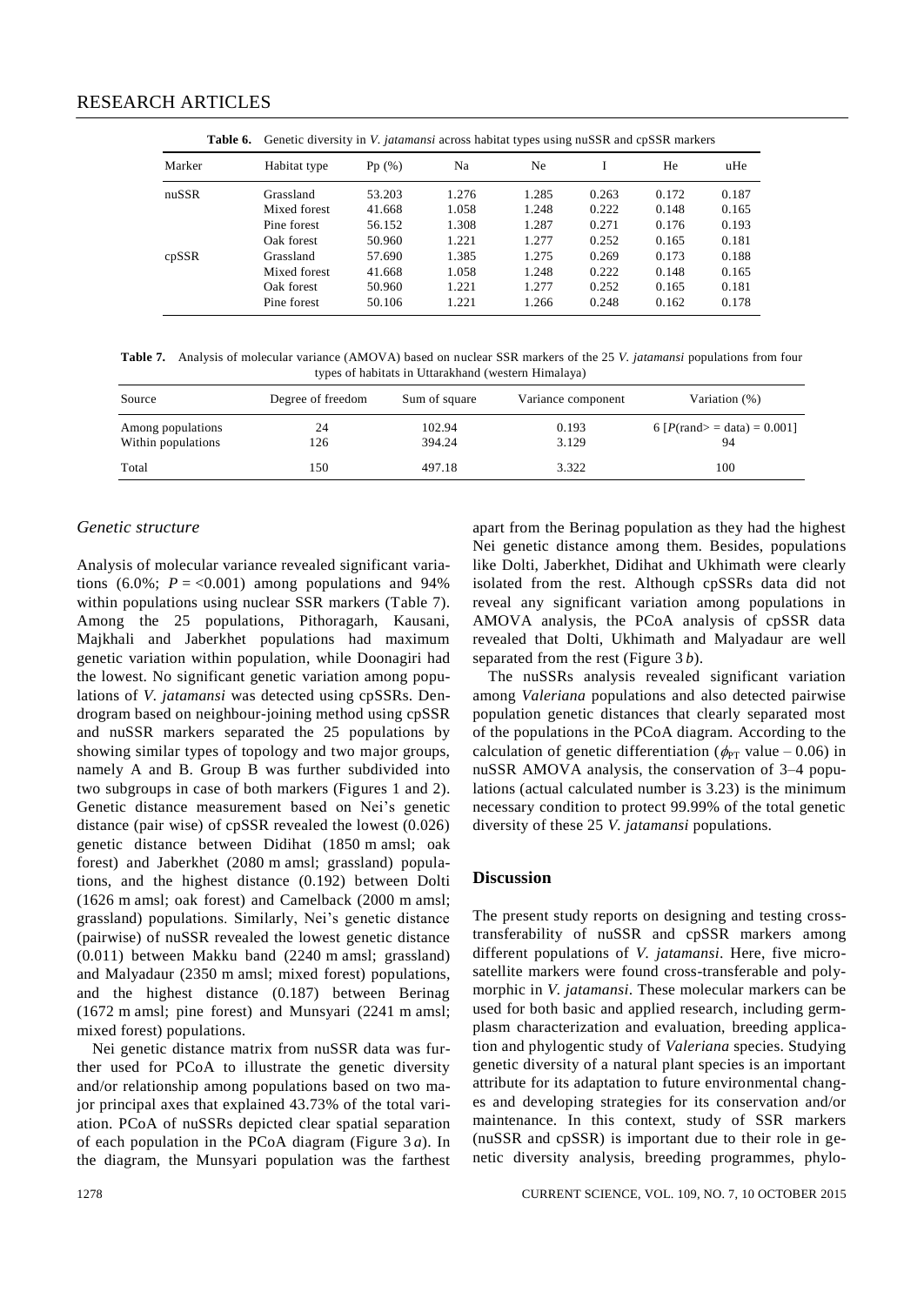genetic studies, understanding the past and present gene flow, etc.<sup>22,31</sup>. Genetic diversity analysed using SSR markers revealed low genetic base in the present study compared to earlier studies where ISSR markers revealed higher genetic diversity<sup>4–12</sup>. The higher genetic diversity in *V. jatamansi* using ISSR markers might be due to amplification of the samples with more number of markers, which cover maximum variation within the whole genome compared to the present SSR diversity. However, SSR markers have an advantage over ISSR marker to detect better genetic polymorphism due to their multi-allelic and co-dominance nature. The lower expected heterozygosity using nuSSR markers might be due to amplification of limited number of SSR loci. However, in the case of cpSSRs, the presence of conserved gene order, uniparental inheritance, non-recombination, low mutation rate and low polymorphism in chloroplast genome are the additional factors responsible for the observed low genetic diversity<sup>31</sup>. As *V. jatamansi* reproduces by sexual and asexual means, the chloroplast genome can only be disseminated by seeds or rhizome, and chloroplast DNA markers provide information on past changes in species distribution that are mostly unaffected by subsequent pollen exchange or dispersal. The chloroplast genome shows length polymorphisms associated especially with mononucleotide repeats. Noncoding intron and intergenic spacers are particularly variable and contain microsatellite and non-microsatellite polymorphisms even between closely related individuals and taxa in a range of plant groups $31$ .



**Figure 1.** Relationship among the 25 *Valeriana jatamansi* populations based on cpSSR markers analysis.

CURRENT SCIENCE, VOL. 109, NO. 7, 10 OCTOBER 2015 1279

Further, the case of cpSSR, a large proportion of the loci is monomorphic but some of these loci are likely to show polymorphism on analysis of larger set of populations/genotypes. Use of more sensitive techniques for DNA fragment size analysis, e.g. polyacrylamide gel electrophoresis or capillary electrophoresis might be expected to show higher rate of polymorphism. However, low numbers of nuSSR and cpSSR markers were not able to cover enough variation within the whole genome of *V. jatamansi* and exhibit low genetic diversity.

While comparing genetic diversity among populations, highest genetic diversity in Pithoragarh (1872 m amsl) and lowest in Surkunda (2775 m amsl) population were recorded. Similarly, high genetic diversity at low altitude range (nuSSRs: 1501–1800 and cpSSRs: 1201– 1500 m amsl) supports the results of an earlier study<sup>4</sup>. At lower altitudinal range, the species shows profuse flowering that attracts a large number of pollinators and thereby facilitates better gene flow among individuals<sup>4</sup>. On the contrary, steep valleys and high mountain areas in the high-altitude region demarcate the plant habitats which possibly limit gene flow among plant populations and



**Figure 2.** Relationship among the 25 *V. jatamansi* populations based on nuSSR markers analysis.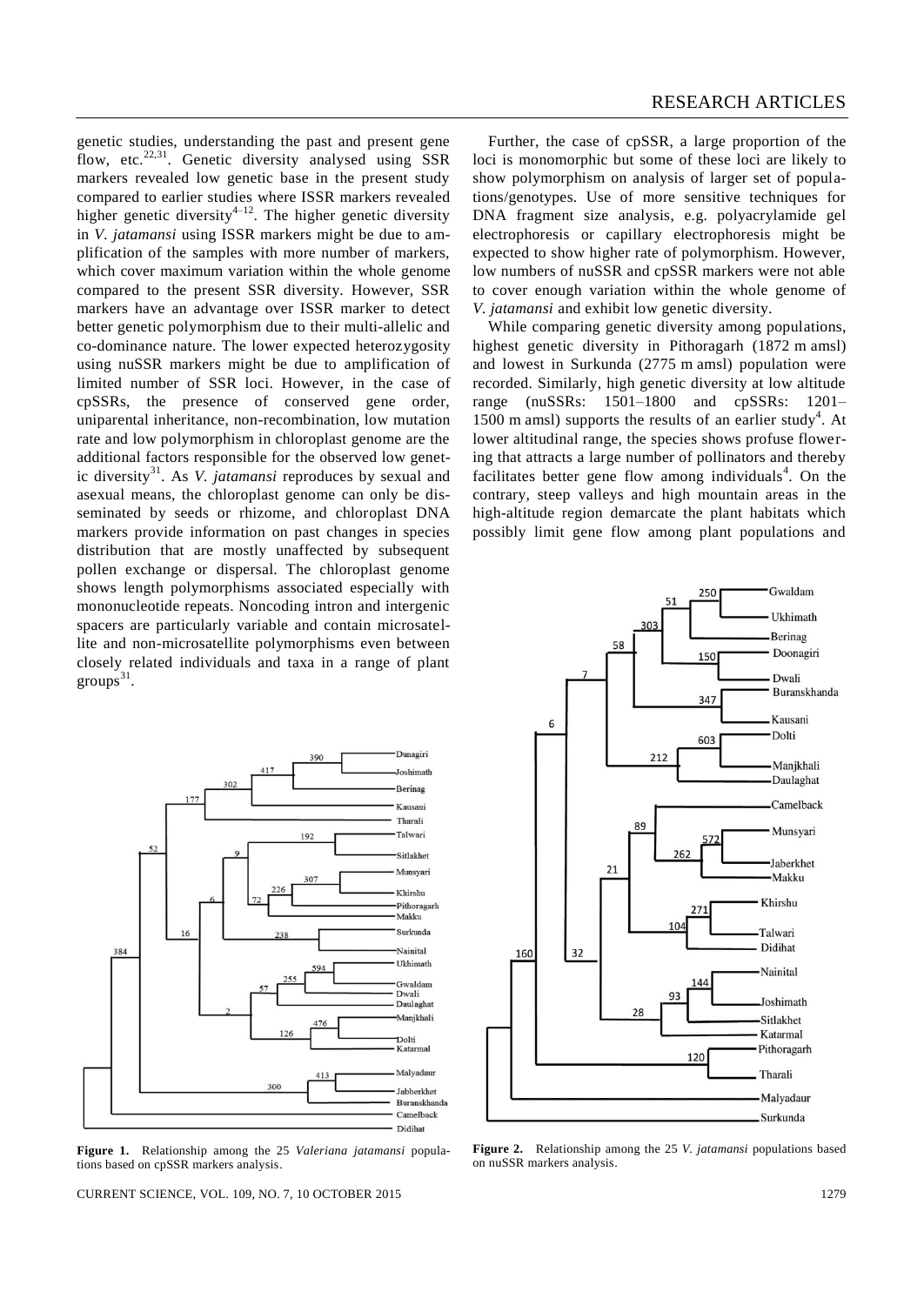

**Figure 3.** Principal coordinate analysis showing relationship among 25 studied populations of *V. jatamansi*: *a*, cpSSR markers; *b*, nuSSR markers.

colonization opportunities of new sites $32$ . It is known that limited gene flow due to habitat isolation could lead to stronger genetic differentiation and/or low genetic diversity<sup>33</sup>. The genetic differentiation of Munsyari (Figure 3 *a*) from other populations might be due to its presence in higher altitude. Adverse climatic conditions at high altitudes limit the diversity of pollinators, which in turn affects gene flow and seed setting<sup>34</sup>. Further, prominent effect of temperature was recorded on anthesis and breeding behaviour of *V. jatamansi*<sup>35</sup>. Generally, abundance and efficiency of pollinators and their diversity generally decrease with altitude, probably because of constraints in pollinator visit and pollinator density<sup>36</sup>. In addition, decrease in pollinator density and diversity was observed in *V. jatamansi* populations growing at higher elevation, which would ultimately lead to reduction in the genetic diversity of *V. jatamansi* in those geographical locations<sup>4</sup>.

While considering habitat types, a clear pattern of increasing genetic diversity from mixed forest to grassland habitats was observed with increase in the value of Pp%, Ne, Na, He, and I (mixed forest  $\lt$  oak forest  $\lt$  pine forest < grassland) using cpSSR markers; however, deviation was found in the case of nuSSR markers. The reason for high genetic diversity in the grassland habitat (as detected by both cpSSR and nuSSR) might be attributed to better exposure of the plants to sunlight, which in turn attracts more pollinators compared to the plants growing in other habitat types (especially under forest canopy).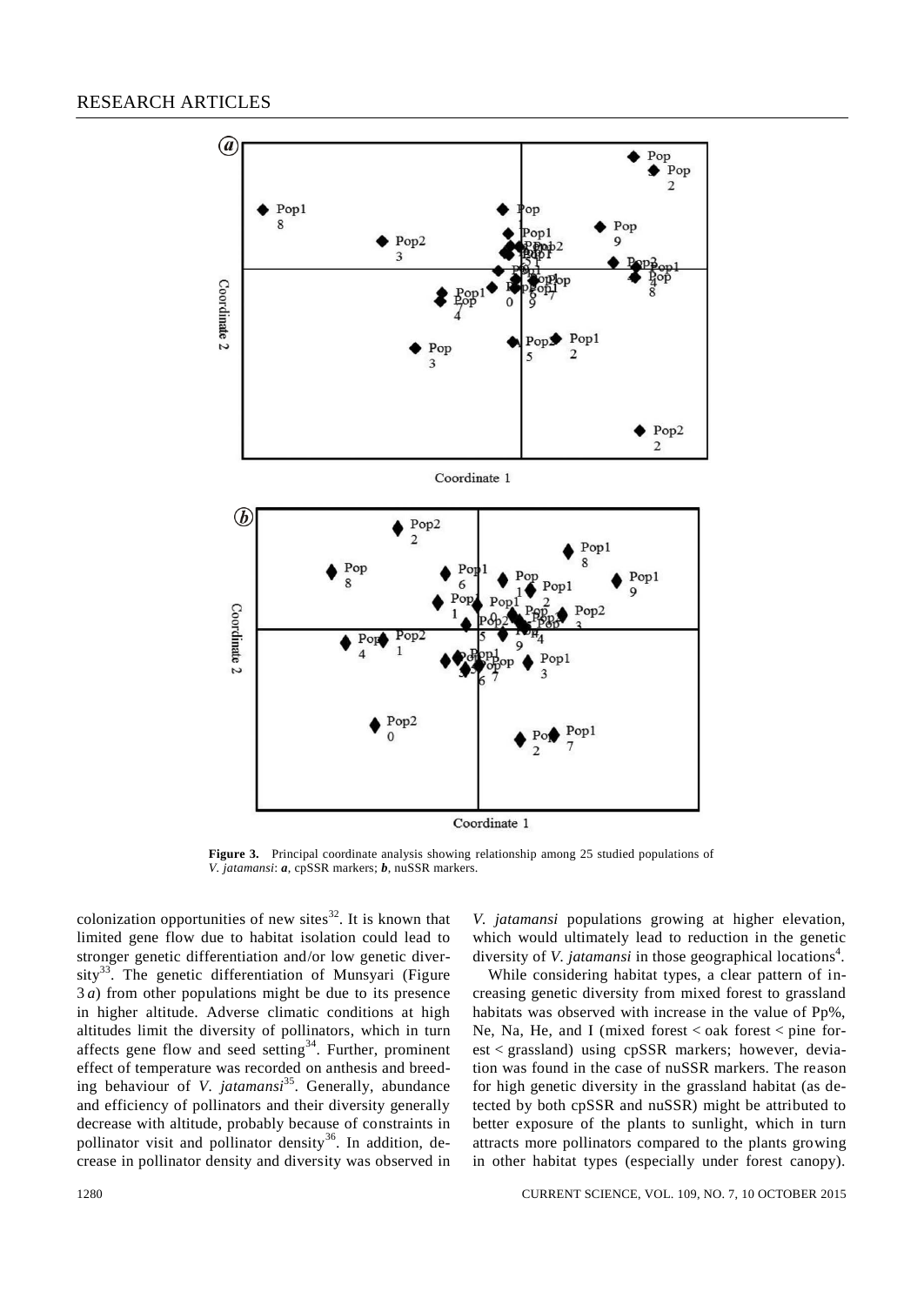Similarly, studies considering habitat as an important attribute imparting genetic diversity in *Ranunculus*  acris<sup>37</sup> and *Hedychium spicatum* are available<sup>38</sup>.

The reported trend in variation in *V. jatamansi* (94% within and 6% among populations) corresponds more or less with the earlier report for this species<sup>13</sup>. The high within population diversity of this species could be explained on account of its life-history traits and breeding system, which have been shown to influence distribution and magnitude of genetic diversity in plant populations. Further, it has been reported that out-crossing plant species have higher genetic variations within populations, compared to self-pollinating species or species with mixed mating system<sup>33</sup>. Moreover, the loss of intraspecific genetic diversity from populations helps to increase inbreeding and genetic drift $39$ . The high level of population diversity is also evident in PCoA, where most of the populations are well separated and their distribution is not affected by their geographic nature.

#### **Conclusion**

The present study shows that higher genetic diversity in the Pithoragarh population may serve an important reservoir of potentially useful genes and thus deserves high priority of management, conservation and genetic improvement. In addition, protection of a particular population with high genetic variation is unlikely to protect all the variations. Therefore, multiple genetically diverse populations, at diverse locations from the entire range, must be brought under conservation. This would require attempts to bring as many populations as possible under *in situ* conservation, especially extant populations with high level of genetic variations in different regions (e.g. Pithoragarh, Majkhali, Kausani and Jaberkhet). It is also suggested that a sustainable harvesting system for industrial needs should also be employed to protect habitats of such populations. Towards *ex situ* conservation, it is imperative to collect and maintain live accessions from as many populations as possible, including whole distribution range; the populations with small size and low genetic diversity should receive special attention. At least the populations with low expected heterozygosity, which are genetically diverse from other populations should be strictly brought under the *ex situ* conservation strategy.

- 1. Nag, A., Chanda, S. and Rajkumar, S., Estimation of nuclear genome size of important medicinal plant species from western Himalaya using flow cytometry. *J. Cell Plant Sci*., 2011, **2**, 19–23.
- 2. Prakash, V., *Indian Valerianaceae: A Monograph on Medicinally Important Family*, Scientific Publishers, Jodhpur, India, 1999, pp. 1–74.
- 3. Khajuria, A., Verma, S. and Sharma, P., Stylar movement in *Valeriana wallichii DC.* **–** a contrivance for reproductive assurance and species survival. *Curr. Sci.*, 2011, **100**, 1143–1144.
- 4. Jugran, A. K., Bhatt, I. D., Rawal, R. S., Nandi, S. K. and Pande, V., Patterns of morphological and genetic diversity of *Valeriana jatamansi* Jones in different habitats and altitudinal range of West Himalaya, India. *Flora*, 2013, **208**, 13–21.
- 5. Jugran, A. K., Fingerprinting phytochemical and genetic variations in *Valeriana jatamansi* and *V. himalayana* in Uttarakhand. Ph D thesis, Kumaun University, Nainital, 2013.
- 6. Becker, H. and Chavadeoi, S., Valepotriate production of normal and colchicine-treated cell suspension cultures of *Valeriana wallichii. J. Nat. Prod*., 1985, **48**, 17–21.
- 7. Bounthanh, C., Bergmann, C., Beck, J. P., Hagg-Berrurier, M. and Anton, R., Valepotriates, a new class of cytotoxic and antitumor agents. *Planta Med.*, 1981, **41**, 21–28.
- 8. Thies, P. W., Linarin-isovalerianate, a currently unknown flavonoid from *Valeriana wallichii. Planta Med.*, 1968, **16**, 363–371.
- 9. Ron, B. H., Willis, C. V., Bone, K. and Morgan, M., Herbal products: active constituents, mode of action and quality control. *Nutr. Res. Rev*., 2000, **13**, 47–77.
- 10. Marder, M., Viola, H., Wasowski, C., Fernandez, S., Medina, J. H. and Paladini, A. C., 6-Methylapigenin and hesperidins: new *Valeriana* flavonoids with activity on the CNS. *Pharmacol. Biochem. Be*., 2003, **75**, 537–545.
- 11. Bhatt, I. D., Dauthal, P., Rawat, S., Gaira, K. S., Jugran, A., Rawal, R. S. and Dhar, U., Characterization of essential oil composition, phenolic content, and antioxidant properties in wild and planted individuals of *Valeriana jatamansi* Jones. *Sci. Hortic.*, 2012, **136**, 61–68.
- 12. Jugran, A., Rawat, S., Dauthal, P., Mondal, S., Bhatt, I. D. and Rawal, R. S., Association of ISSR markers with some biochemical traits of *Valeriana jatamansi* Jones. *Ind. Crop Prod*., 2013, **44**, 671–676.
- 13. Singh, R. D., Evaluation of different variants of Muskbala (*Valeriana jatamansi*) for enhanced productivity and quality under mid hills of U.P. Final Technical Report, IHBT Palampur, India, 2007.
- 14. Rajkumar, S., Singh, S. K., Nag, A. and Ahuja, P. S., Genetic structure of Indian valerian (*Valeriana jatamansi*) populations in western Himalaya revealed by AFLP. *Biochem. Genet*., 2011, **49**, 674–681.
- 15. Edwards, K. J., Barker, J. H. A., Daly, A., Jones, A. and Karp, A. A., Microsatellite libraries enriched for several microsatellite sequences in plants. *BioTechniques*, 1996, **20**, 758–760.
- 16. Varshney, R. K. *et al.*, Interspecific transferability and comparative mapping of barley EST-SSR markers in wheat, rye and rice. *Plant Sci*., 2005, **168**, 195–202.
- 17. Lowe, A. J., Jones, A. E., Raybould, A. F., Trick, M., Moule, C. L. and Edwards, K. J., Transferability and genome specificity of a new set of microsatellite primers among *Brassica* species of the U triangle. *Mol. Ecol. Notes*, 2002, **2**, 7–11.
- 18. Mishra, R. K, Gangadhar, B. H., Nookaraju, A., Kumar, S. and Park, S. W., Development of EST-derived SSR markers in pea (*Pisum sativum*) and their potential utility for genetic mapping and transferability. *Plant Breed*., 2012, **131**, 118–124.
- 19. Ji, Y. *et al.*, Development of polymorphic microsatellite loci in *Momordica charantia* (Cucurbitaceae) and their transferability to other cucurbit species. *Sci. Hortic*., 2012, **140**, 115–118.
- 20. Chapman, M. A. *et al.*, Development, polymorphism, and crosstaxon utility of EST-SSR markers from safflower (*Carthamus tinctorius* L.). *Theor. Appl. Genet*., 2009, **120**, 85–91.
- 21. Jun, D. K., Yong, Z., Quan, X. B., Hua, P. J., Tao, Z., Nan, Z. X. and Long, R. Z., Identification, characterization and utilization of simple sequence repeat markers derived from *Salvia miltiorrhiza*  expressed sequence tags. *Acta Pharma. Sin*., 2009, **44**, 1165– 1172.
- 22. Zeng, S., Xiao, G., Guo, J., Fei, Z., Xu, Y., Roe, B. A. and Wang, Y., Development of a EST dataset and characterization of EST-SSRs in a traditional Chinese medicinal plant, *Epimedium sagittatum* (Sieb. Et Zucc.) Maxim. *BMC Genomics*, 2010, **11**, 94.